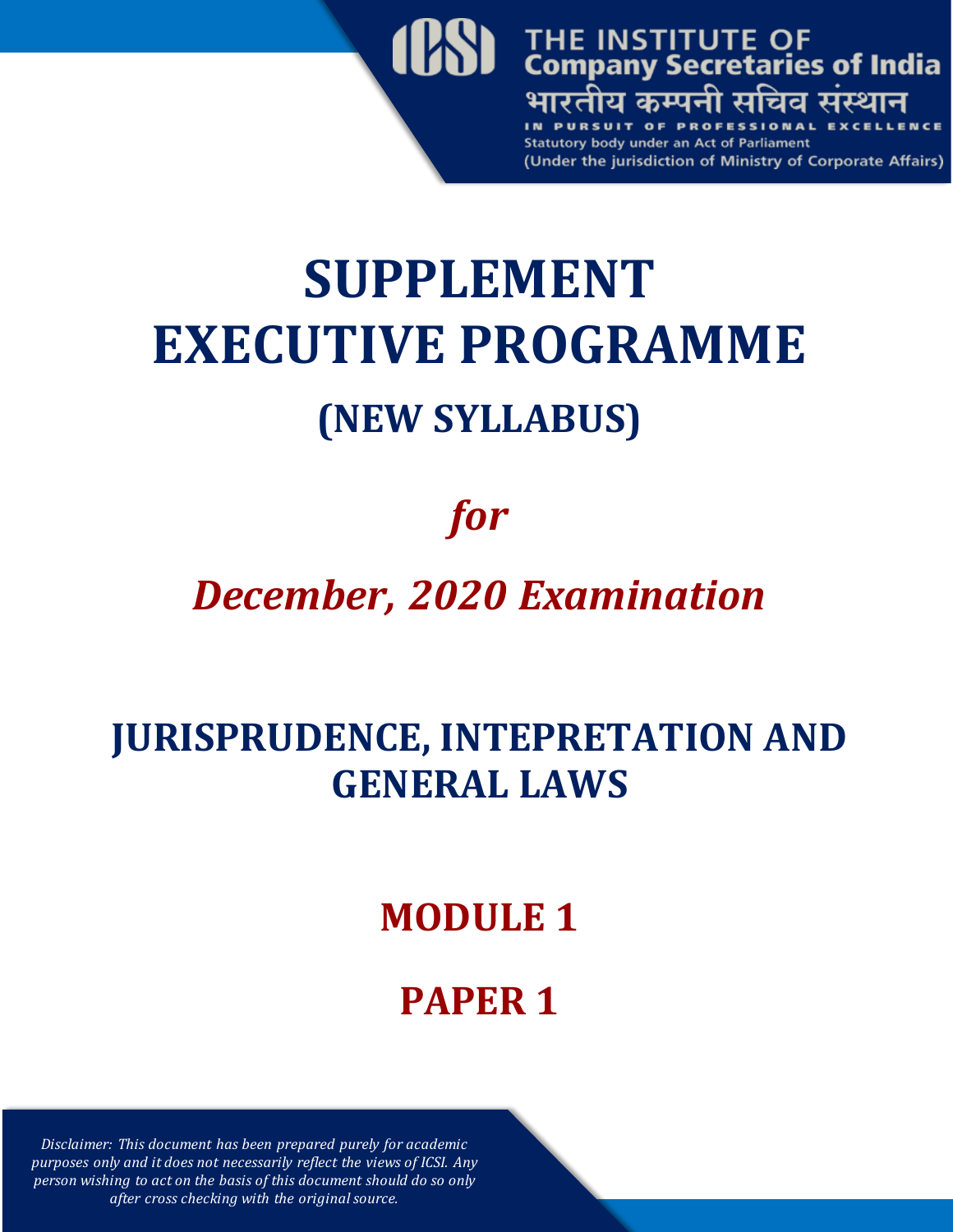| Lesson                    | <b>Particulars of Change</b>                                                                                                                                                                                                                                                                                                                                                                                                                                                                                                                                                                                                                                       | <b>Remarks</b>                      |
|---------------------------|--------------------------------------------------------------------------------------------------------------------------------------------------------------------------------------------------------------------------------------------------------------------------------------------------------------------------------------------------------------------------------------------------------------------------------------------------------------------------------------------------------------------------------------------------------------------------------------------------------------------------------------------------------------------|-------------------------------------|
| No.<br>and<br><b>Name</b> |                                                                                                                                                                                                                                                                                                                                                                                                                                                                                                                                                                                                                                                                    |                                     |
| Lesson 6:                 | <b>Introduction</b>                                                                                                                                                                                                                                                                                                                                                                                                                                                                                                                                                                                                                                                | Three<br>para has                   |
| Law                       | "Law is the great civilizing machinery. It liberates the                                                                                                                                                                                                                                                                                                                                                                                                                                                                                                                                                                                                           | been inserted to                    |
| <b>Relating</b>           | desire to build and subdues the desire to destroy. And if                                                                                                                                                                                                                                                                                                                                                                                                                                                                                                                                                                                                          | provide<br>more                     |
| to Torts                  | war can tear us apart, Law can unite us - out of fear, or                                                                                                                                                                                                                                                                                                                                                                                                                                                                                                                                                                                                          | understanding                       |
|                           | love or reason, or all three. Law is the greatest human                                                                                                                                                                                                                                                                                                                                                                                                                                                                                                                                                                                                            |                                     |
|                           | invention. All the rest, give man mastery over his world.                                                                                                                                                                                                                                                                                                                                                                                                                                                                                                                                                                                                          |                                     |
|                           | Law gives him mastery over himself". Lyndon B. Johnson,                                                                                                                                                                                                                                                                                                                                                                                                                                                                                                                                                                                                            |                                     |
|                           | TIME September 24, 1965 page 48.                                                                                                                                                                                                                                                                                                                                                                                                                                                                                                                                                                                                                                   |                                     |
|                           | Justice has been regarded as one of the greatest concerns<br>of mankind on this planet. Edmund Burke said, that justice<br>is itself the "great standing policy of civil society". Scholars<br>of political Science and legal theory tell us, that the<br>administration of justice is one of the primary objects for<br>which society was formed. Our Constitution, in its very<br>preamble, speaks of justice as one of the great values<br>which its makers have cherished.                                                                                                                                                                                     |                                     |
|                           | In the case of Jay Laxmi Salt Words $(P)$ Ltd vs State Of<br>Gujarat, 1994 SCC (4) 1, JT 1994 (3) 492 judgement dated 4<br>May, 1994 the Supreme Court of India observed that "<br>Truly speaking entire law of torts is founded and<br>structured on morality that no one has a right to injure or<br>harm others intentionally or even innocently. Therefore, it<br>would be primitive to class strictly or close finality the<br>ever-expanding and growing horizon of tortious liability.<br>Even for social development, orderly growth of the society<br>and cultural refineness, the liberal approach to tortious<br>liability by courts is more conducive" |                                     |
| Lesson 6:                 | <b>Role of the State -Tort Law</b>                                                                                                                                                                                                                                                                                                                                                                                                                                                                                                                                                                                                                                 | Added case laws                     |
| Law                       | In any modern society, interactions between the State and                                                                                                                                                                                                                                                                                                                                                                                                                                                                                                                                                                                                          | give<br>more<br>to                  |
| <b>Relating</b>           | the citizens are large in their number, frequent in their                                                                                                                                                                                                                                                                                                                                                                                                                                                                                                                                                                                                          | understanding                       |
| to Torts                  | periodicity and important from the point of view of their                                                                                                                                                                                                                                                                                                                                                                                                                                                                                                                                                                                                          | about Vicarious<br>Liability of the |
|                           | effect on the lives and fortunes of citizens.<br>Such                                                                                                                                                                                                                                                                                                                                                                                                                                                                                                                                                                                                              | State                               |
|                           | interactions often raise legal problems, whose solution                                                                                                                                                                                                                                                                                                                                                                                                                                                                                                                                                                                                            |                                     |
|                           | requires an application of various provisions and                                                                                                                                                                                                                                                                                                                                                                                                                                                                                                                                                                                                                  |                                     |
|                           | doctrines. A large number of the problems so arising fall                                                                                                                                                                                                                                                                                                                                                                                                                                                                                                                                                                                                          |                                     |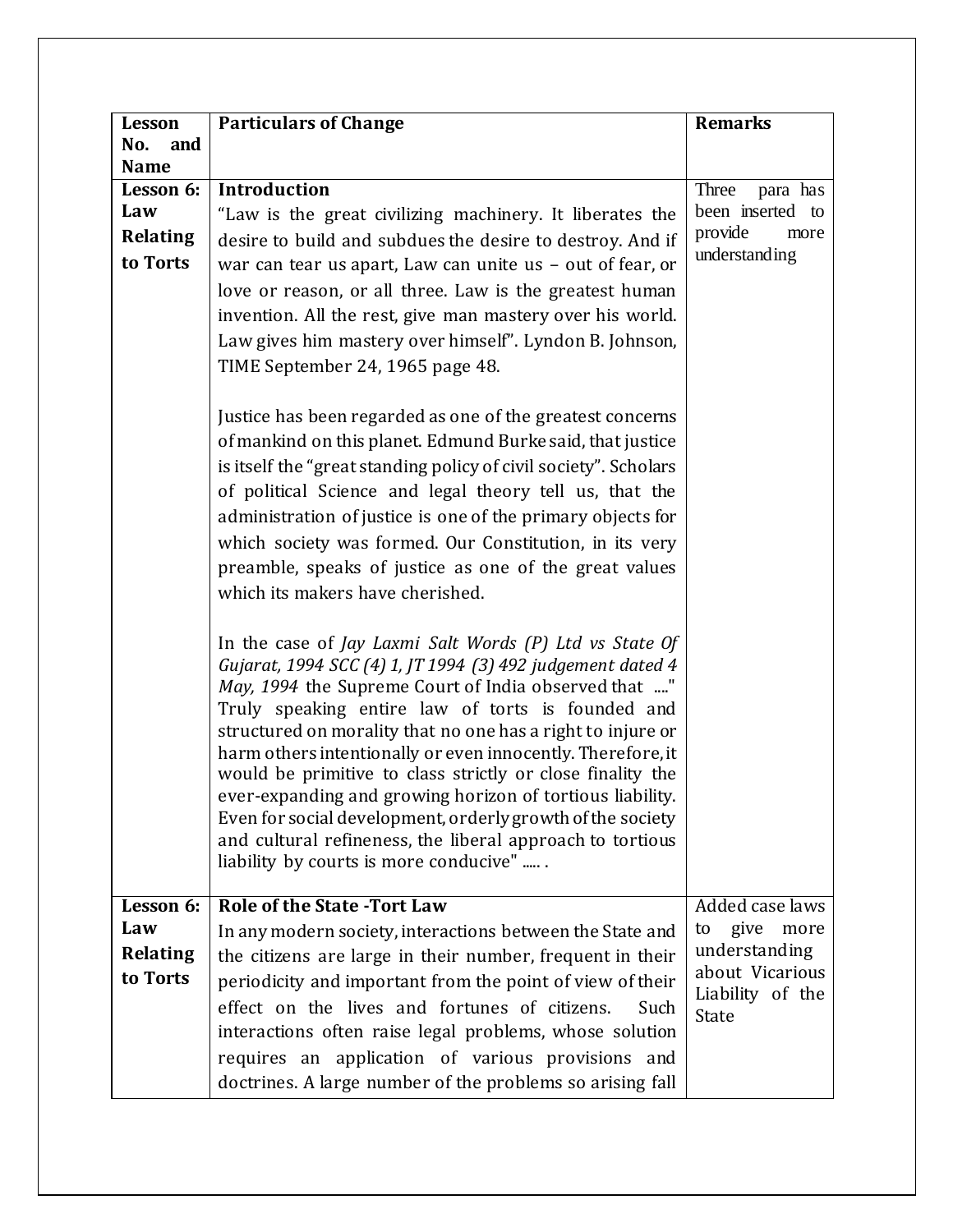within the area of the law of torts. This is because, where relief through a civil court is desired, the tort law figures much more frequently, than any other branch of law. By definition, a tort is a civil wrong, (not being a breach of contract or a breach of trust or other wrong) for which the remedy is unliquidated damages. It thus encompasses all wrongs for which a legal remedy is considered appropriate. It is the vast reservoir from which jurisprudence can still draw its nourishing streams. Given this importance of tort law, and given the vast role that the State performs in modern times, one would reasonably expect that the legal principles relating to an important area of tort law, namely, liability of the State in tort, would be easily ascertainable.

The law in India with respect to the liability of the State for the tortious acts of its servants has become entangled with the nature and character of the role of the East India Company prior to 1858. It is therefore necessary to trace the course of development of the law on this subject, as contained in article 300 of the Constitution.

Article 300(1) of the Constitution provides first, that the Government of India ma y sue or be sued by the name of the Union of India and the Government of a State may sue or be sued by the name of the State; secondly, that the Government of India or the Government of a State may sue or be sued in relation to their respective affairs in the like cases as the Dominion of India and the corresponding Provinces or the corresponding Indian States might have sued or be sued, "if this Constitution had not been enacted", and thirdly, that the second mentioned rule shall be subject to any provisions which may be made by an Act of Parliament or of the Legislature of such State, enacted by virtue of powers conferred by the Constitution.

So far as the Supreme Court is concerned, *State of Rajasthan Vs. Vidyawati, AIR 1962 SC 933* is the first post-Constitution judgment on Liability of the State in Tort.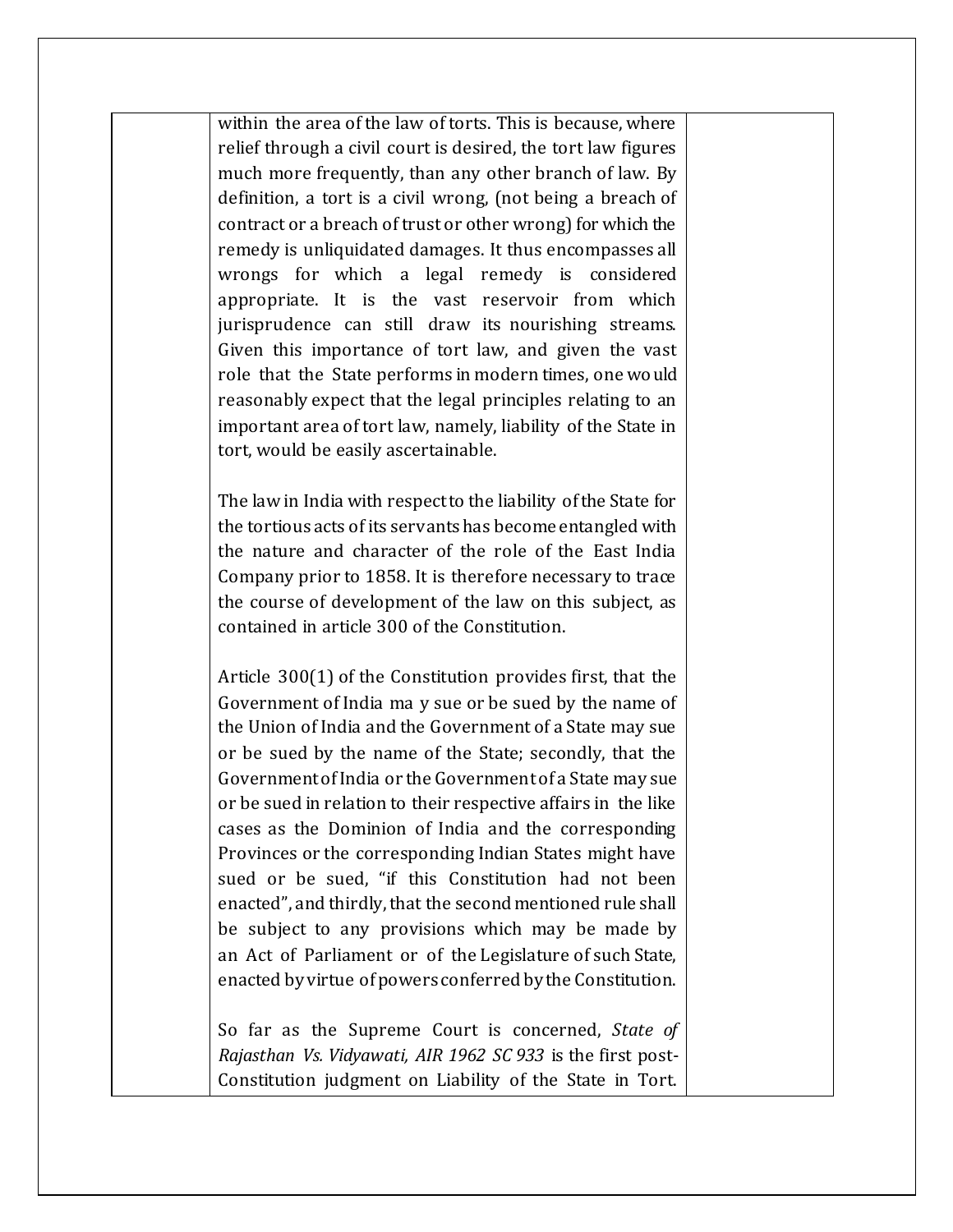That was a case where the driver of a Government jeep, which was being used by the Collector of Udaipur, knocked down a person walking on the footpath by the side of a public road. The injured person died three days later, in the hospital. The legal representatives of the deceased sued the State of Rajasthan and the driver for compensation / damages for the tortious act Committed by the driver. It was found by the court, as a fact, that the driver was rash and negligent in driving the jeep and that the accident was the result of such driving on his part. The suit was decreed by the trial court, and also by the High Court. The appeal against the High Court judgment was dismissed by the Supreme Court.

#### The Supreme Court *in State of Rajasthan Vs. Vidyawati,* which held as under:

"The State of Rajasthan has not shown that the Rajasthan Union, its predecessor, was not liable by any rule of positive enactment or by Common Law. It is clear from what has been said above, that the Dominion of India, or any constituent Province of the Dominion, would have been liable in view of the provisions aforesaid of the Government of India Act, 1858. We have not been shown any provision of law, statutory or otherwise, which would exonerate the Rajasthan Union form vicarious liability for the acts of its servants, analogous to the Common Law of England. It was impossible, by reason of the maxim "The King can do no wrong", to sue the Crown for the tortious act of its servant. But it was realised in the United Kingdom, that that rule had become outmoded in the context of modern developments in statecraft, and Parliament intervened by enacting the Crown Proceedings Act, 1947, which came into force on January 1, 1948. Hence the very citadel of the absolute rule of immunity of the sovereign has now been blown up. Section 2 (1) of the Act provides that the "Crown shall be subject to all those liabilities, in tort, to which it would be subject, if it were a private person of full age and capacity, in respect of torts committed by its servants or agents,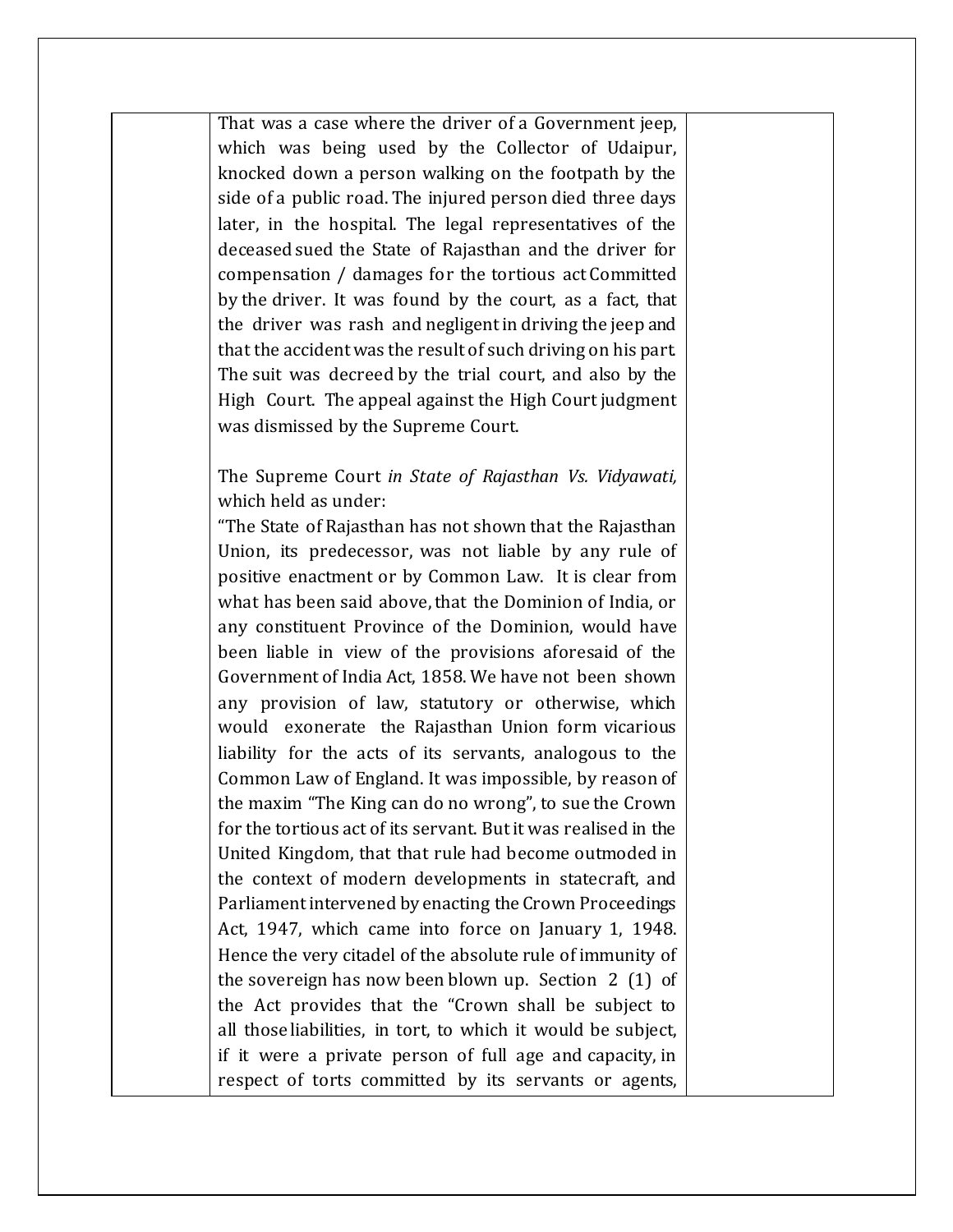subject to the other provisions of this Act. As already pointed out, the law applicable to India in respect of torts committed by a servant of the Government was very much in advance of the Common law, before the enactment of the Crown Proceedings Act, 1947, which has revolutionised the law in the United Kingdom, also. It has not been claimed before us, that the common law of the United Kingdom, before it was altered by the said Act with effect from 1948, applied to the Rajasthan Union in 1949, or even earlier. It must, therefore, be held that the State of Rajasthan has failed to discharge the burden of establishing the case raised in Issue No. 9, set out above. "Viewing the case from the point of view of first principles, there should be no difficulty in holding that the State should be as much liable for tort in respect of tortious acts committed by its servant within the scope of his employment and functioning as such, as any other employer. The immunity of the Crown in the United Kingdom was based on the old feudalistic notions of justice, namely, that the King was incapable of doing a wrong, and, therefore, of authorising or instigating one, and that he could not be sued in his own courts. In India, ever since the time of the East India Company, the sovereign has been held liable to "be sued in tort or in contract, and the Common law immunity never operated in India. Now that we have, by our Constitution, established a Republican form of Government, and one of the objectives is to establish a Socialistic State with its varied industrial and other activities, employing a large army of servants, there is no justification, in principle, or in public interest, that the State should not be held liable vicariously for tortious acts of its servant. This Court has deliberately departed from the Common Law rule that a civil servant cannot maintain a suit against the Crown. In the case of State of Bihar Vs. Abdul Majid, (1954) SCR 786: (AIR 1954 SC 24 5), this Court has recognised the right of a Government servant to sue the Government for recovery of arrears of salary. When the rule of immunity in favour of the Crown, based on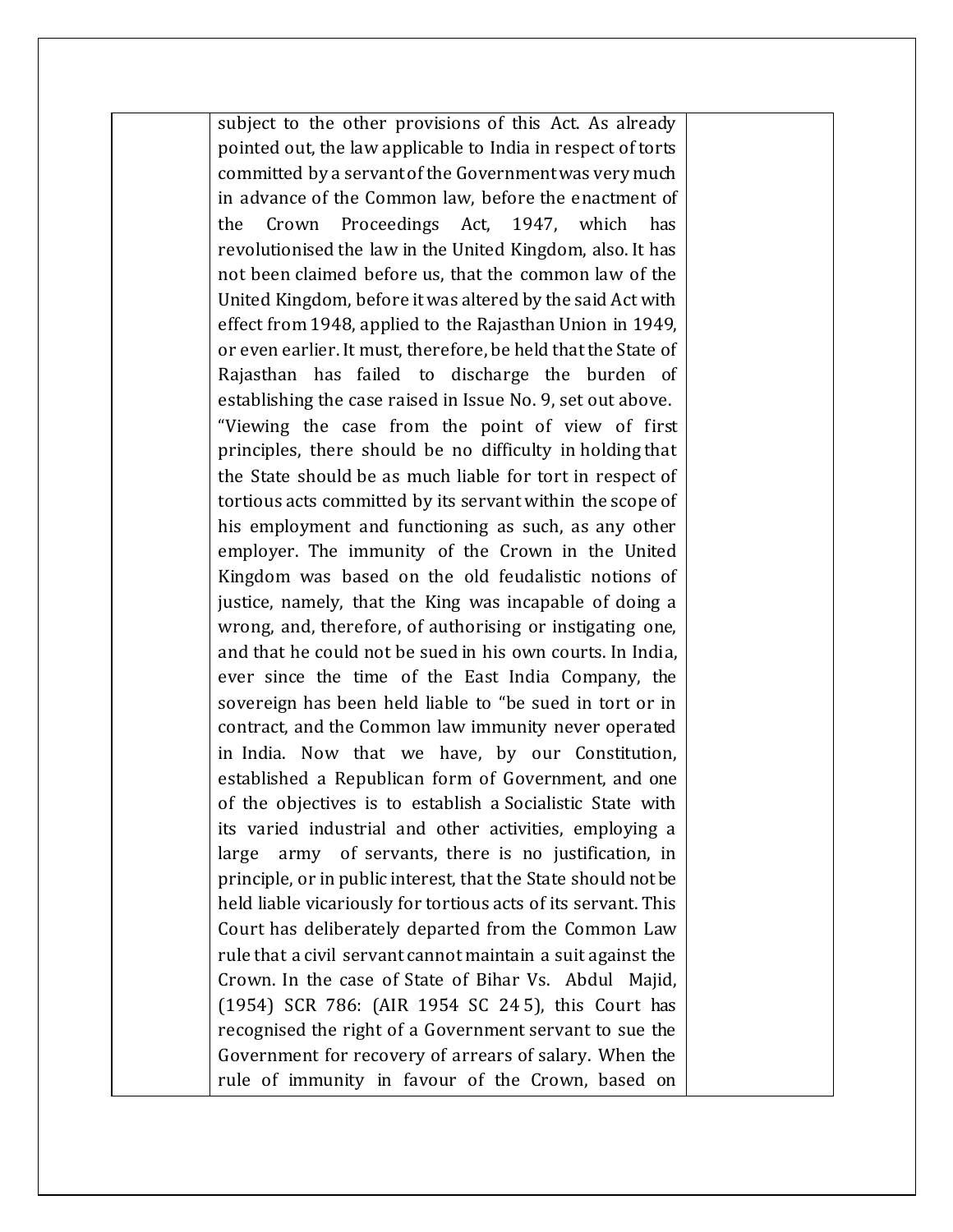Common Law in the United Kingdom, has disappeared from the land of its birth, there is no legal warrant for holding that it has any validity in this country, particularly after the Constitution. As the cause in this case arose after the coming into effect of the Constitution, in our opinion, it would be only recognising the old established rule, going back to more than 100 years at least, if we uphold the vicarious liability of the State. Article 300 of the Constitution itself has saved the right of Parliament or the Legislature of a State to enact such law as it may think fit and proper in this behalf. But, so long as the Legislature has not expressed its intention to the contrary, it must be held that the law is what it has been, ever since the days of the East India Company.

However, a different note was struck by the Supreme Court itself in *Kasturi Lal Vs. State of UP, AIR 1965 SC 1039.* In that case, the plaintiff had been arrested by the police officers on a suspicion of possessing stolen property. On a search of his person, a large quantity of gold was found and was seized under the provisions of the Code of Criminal Procedure. Ultimately, he was released, but the gold was not returned, as the Head Constable in charge of the malkhana (wherein the said gold was stored) had absconded with the gold. The plaintiff thereupon brought a suit against the State of UP for the return of the gold (or in the alternative) for damages for the loss caused to him. It was found by the courts below, that the concerned police officers had failed to take the requisite care of the gold seized from the plaintiff, as provided by the UP Police Regulations. The trial court decreed the suit, but the decree was reversed on appeal by the High Court. When the matter was taken to the Supreme Court, the court found, on an appreciation of the relevant evidence, that the police officers were negligent in dealing with the plaintiff's property and also, that they had also not complied with the provisions of the UP Police Regulations in that behalf. In spite of the said holding, the Supreme Court rejected the plaintiff's claim, on the ground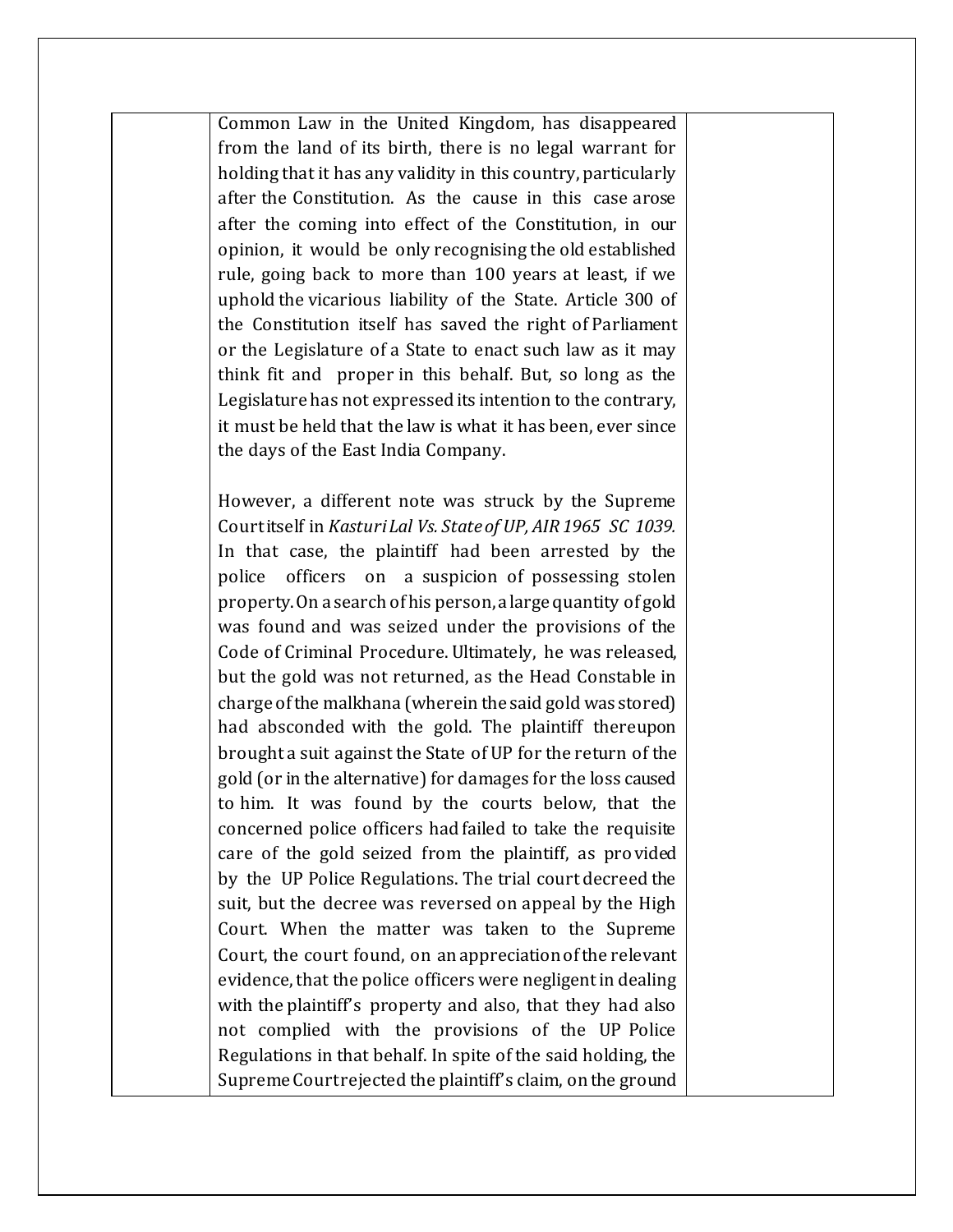that "the act of negligence was committed by the police officers while dealing with the property of Ralia Ram, which they had seized in exercise of their statutory powers. The power to arrest a person, to search him and to seize property found with him, are powers conferred on the specified officers by statute and in the last analysis, they are powers which can be properly categorized as sovereign powers; and so, there is no difficulty in holding that the act which gave rise to the present claim for damages has been committed by the employee of the respondent during the course of its employment; but the employment in question being of the category which can claim the special characteristic of sovereign power, the claim cannot be sustained."

Having thus rejected the claim, the Supreme Court made the following pertinent observations in *Kasturi Lal Vs. State of UP (AIR 1965 SC 1039,):*

"Before we part with this appeal, however, we ought to add that it is time that the Legislatures in India seriously consider whether they should not pass legislative enactments to regulate and control their claim from immunity in cases like this, on the same lines as has been done in England by the Crown Proceedings Act, 1947.

It will be recalled that this doctrine of immunity is based on the common law principle that the King commits no wrong and that he cannot be guilty of personal negligence or misconduct, and, as such, cannot be responsible for the negligence or misconduct of his servants. Another "aspect of this doctrine was that it was an attribute of sovereignty that a State cannot be sued in its own courts without its consent. This legal position has been substantially altered by the Crown Proceedings Act, 1947 (10 and 11 Geo. 6 c. 44). As Halsbury points out, "Claims against the Crown which might, before 1stJanuary, 1948, have been enforced, subject to the grant of the royal fiat, by petition of right may be enforced, as of right and without a fiat, by legal proceedings taken against the Crown. That is the effect of S. 1 of the said Act.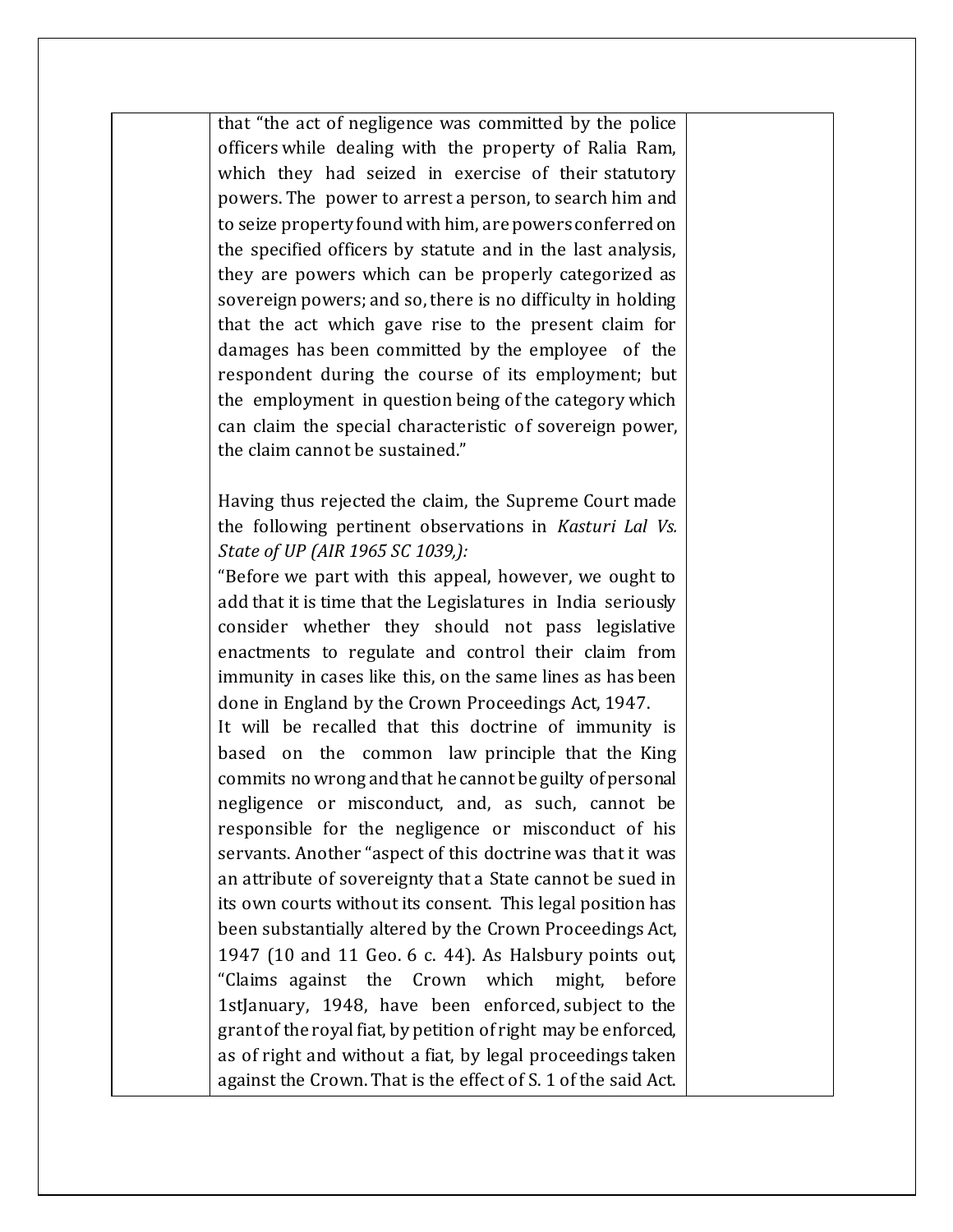Section 2 provides for the liability of the Crown in tort in six classes of cases covered by its clauses (1) to (6). Clause (3), for instance, provides that where any functions are conferred or imposed upon an officer of the Crown as such either by any rule of the common law or by statute, and that officer commits a tort while performing or purporting to perform those functions, the liabilities of the Crown in respect of the tort shall be such as they would have been, if those functions had been conferred or imposed solely by virtue of instructions lawfully given by the Crown. Section 11 provides for saving in respect of acts done under prerogative and statutory powers. It is unnecessary to refer to the other provisions of this Act. Our only point in mentioning this Act is to indicate that the doctrine of immunity which has been borrowed in India in dealing with the question of the immunity of the State, in regard to claims made against it for tortious acts committed by its servants, was really based on the common law principle which prevailed in England; and that principle has now been substantially modified by the Crown Proceedings Act. In dealing with the present appeal, we have ourselves been disturbed by the thought that a citizen whose property was seized by process of law, has to be told, when he seeks a remedy in a court of law on the ground that his property has not been returned to him, that he can make no claim against the State. That, we think, is not a very satisfactory position in law. The remedy to cure this position, however, lies in the hands of the Legislature."

*Distinction between Sovereign and Non-Sovereign Functions* 

This distinction between sovereign and non-sovereign functions was considered at some length in *N. Nagendra Rao Vs. State of AP (AIR 1994 SC 2663); (1994) 6 SCC 205*. All the earlier Indian decisions on the subject were referred to. The court enunciated the following legal principles, in its judgment: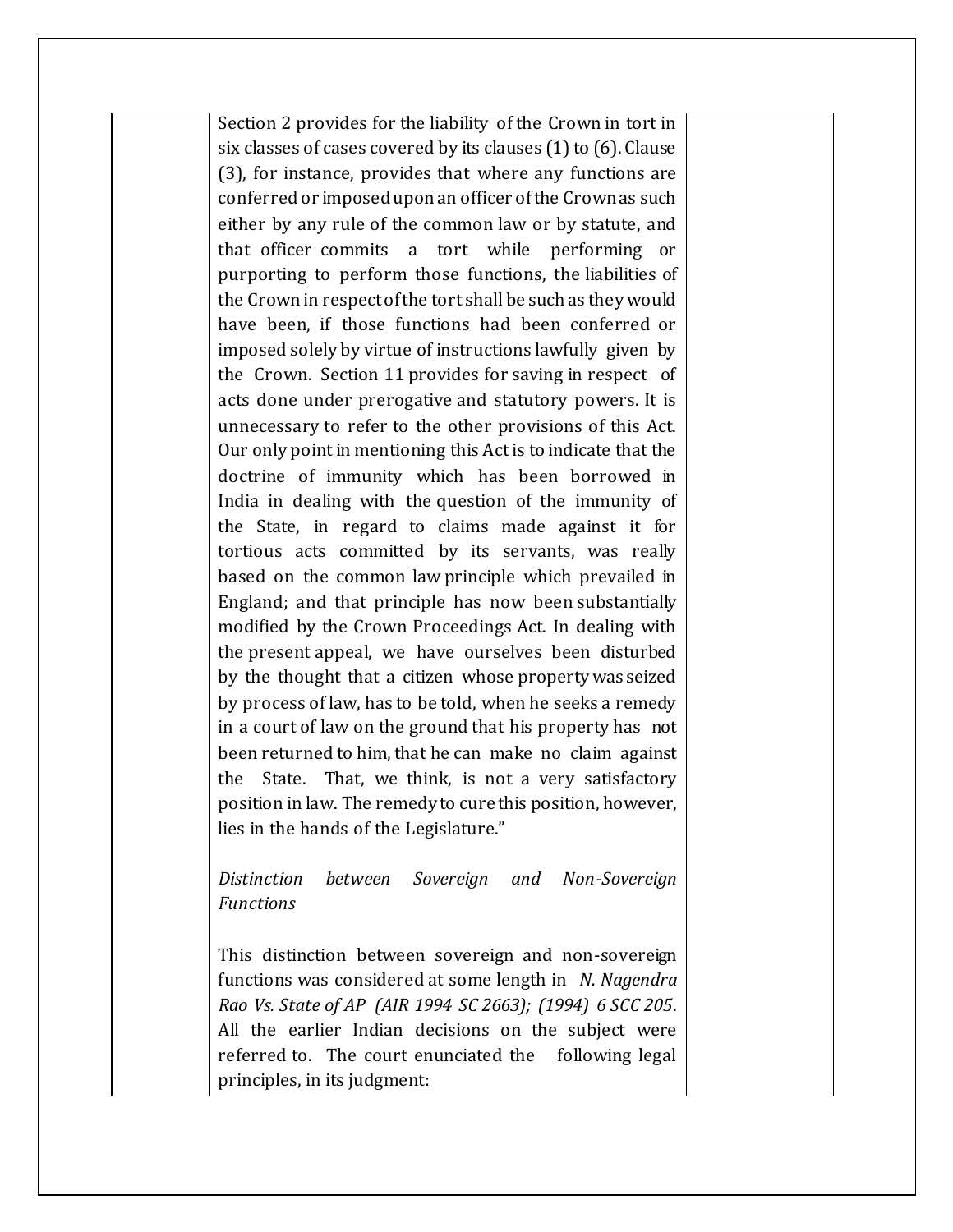"In the modern sense, the distinction between sovereign or non-sovereign power thus does not exist. It all depends on the nature of the power and manner of its exercise. Legislative supremacy under the Constitution arises out of constitutional provisions. The legislature is free to legislate on topics and subjects carved out for it. Similarly, the executive is free to implement and administer the law. A law made by a legislature may be bad or may be ultra vires, but, since it is an exercise of legislative power, a person affected by it may challenge its validity but he cannot approach a court of law for negligence in making the law. Nor can the Government, in exercise of its executive action, be sued for its decision on political or policy matters. It is in (the) public interest that for acts performed by the State, either in its legislative or executive capacity, it should not be answerable in torts. That would be illogical and impracticable. It would be in conflict with even modern notions of sovereignty".

The court in the above case suggested the following tests

"One of the tests to determine if the legislative or executive function is sovereign in nature is, whether the State is answerable for such actions in courts of law. For instance, acts such as defence of the country, raising (the) armed forces and maintaining it, making peace or war, foreign affairs, power to acquire and retain territory, are functions which are indicative of external sovereignty and are political in nature. Therefore, they are not amenable to jurisdiction of ordinary civil court. No suit under Civil Procedure Code would lie in respect of it. The State is immune from being sued, as the jurisdiction of the courts in such matters is impliedly barred."

The court proceeded further, as under:

–

"But there the immunity ends. No civilized system can permit an executive to play with the people of its county and claim that it is entitled to act in any manner, as it is sovereign. The concept of public interest has changed with structural change in the society. No legal or political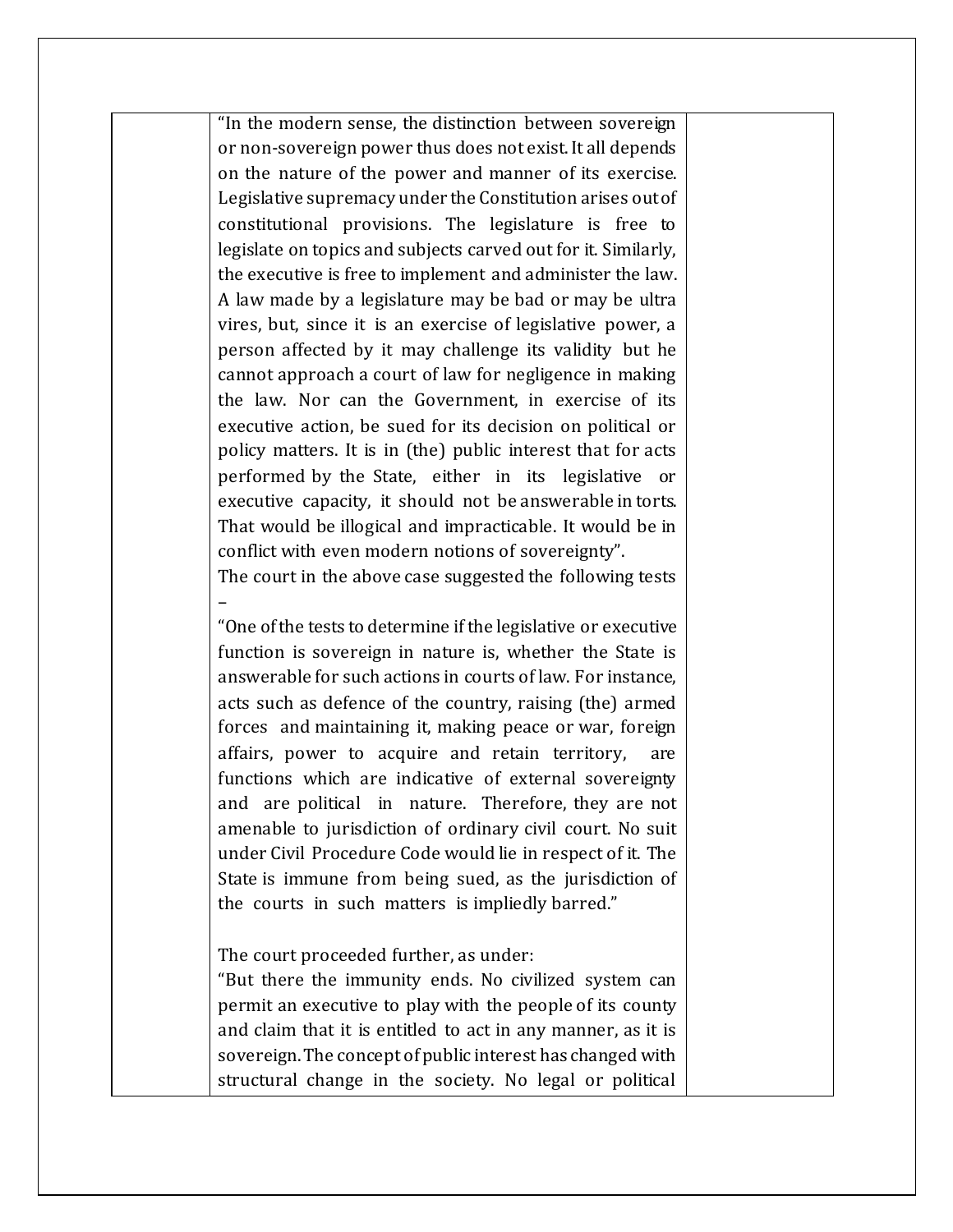system today can p lace the State above (the law) as it is unjust and unfair for a citizen to be deprived of his property illegally by negligent act of officers of the State without any remedy. From sincerity, efficiency and dignity of (the) State as a juristic person, propounded in nineteenth century as sound sociological basis for State immunity, the circle has gone round and the emphasis now is more on liberty, equality and the rule of law. The modern social thinking of progressive societies and the judicial approach is to do away with archaic State protection and place the State or the Government on a par with any other juristic legal entity. Any watertight compartmentalization of the functions of the State as "sovereign and non-sovereign" or "governmental and non-governmental" is not sound. It is contrary to modern jurisprudential thinking. The need of the State to have extraordinary powers cannot be doubted. But with the conceptual change of statutory power being statutory duty for (the) sake of society and the people, the claim of a common man or ordinary citizen cannot be thrown out, merely because it was done by an officer of the State; duty of its officials and right of the citizens are required to be reconciled, so that the rule of law in a Welfare State is not shaken".

The court emphasised the element of Welfare State in these words:

"In (a) Welfare State, functions of the State are not only defence of the country or administration of justice or maintaining law and order, but it extends to regulating and controlling the activities of people in almost every sphere, educational, commercial, social, economic, political and even marital. The demarcating line between sovereign and non-sovereign powers, for which no rational basis survives, has largely disappeared. Therefore, barring functions such as administration of justice, maintenance of law and order and repression of crime etc. Which are among the primary and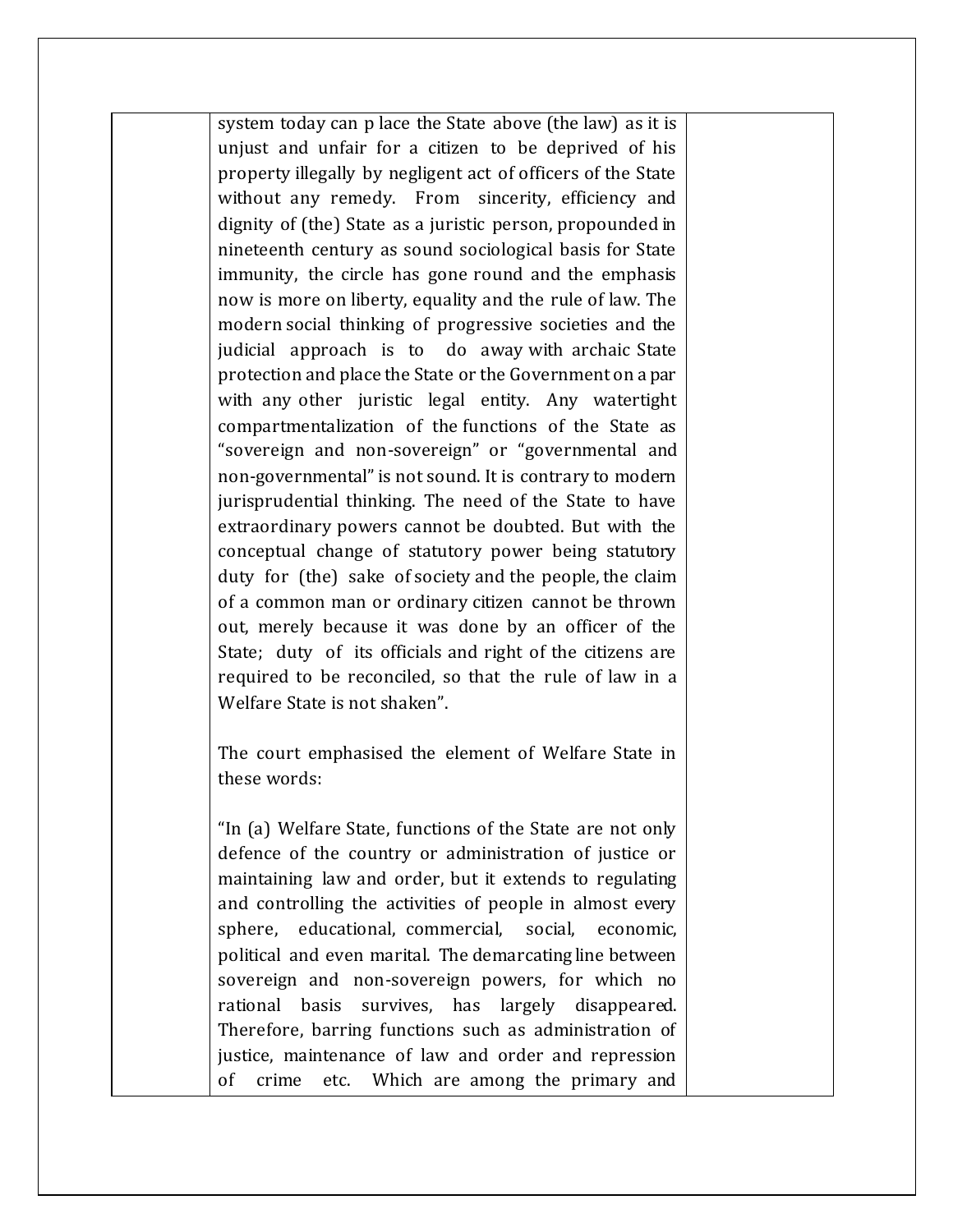inalienable functions of a constitutional Government, the State cannot claim any immunity.

The Court linked together the State and the officers:

"The determination of vicarious liability of the State being linked with (the) negligence of its officers, if they can be sued personally for which there is no dearth of authority and the law of misfeasance in discharge of public duty having marched ahead, there is no rationale for the proposition that even if the officer is liable, the State cannot be sued."

In the case of *Jay Laxmi Salt Words (P) Ltd vs State Of Gujarat, 1994 SCC (4) 1, JT 1994 (3) 492 judgement dated 4 May, 1994* the Supreme Court of India observed that injury and damage are two basic ingredients of tort. Although these may be found in contract as well but the violations which may result in tortious liability are breach of duty primarily fixed by the law while in contract they are fixed by the parties themselves. Further in tort the duty is towards persons generally. In contract it is towards specific person or persons. An action for tort is usually a claim for pecuniary compensation in respect of damages suffered as a result of the invasion of a legally protected interest. But law of torts being a developing law its frontiers are incapable of being strictly barricaded. Liability in tort which in course of time has become known as 'strict liability', 'absolute liability', 'fault liability' have all gradually grown and with passage of time have become firmly entrenched. 'Absolute liability' or "special use bringing with it increased dangers to others"(Rylands v. Fletcher') and 'fault liability' are different forms which give rise to action in torts. The distance (sic difference) between 'strict liability' and 'fault liability' arises from presence and absence of mental element. A breach of legal duty wilfully, or deliberately or even maliciously is negligence emanating from fault liability but injury or damage resulting without any intention yet due to lack of foresight etc. is strict liability. Since duty is the primary yardstick to determine the tortious liability its ambit keeps on widening on the touchstone of fairness, practicality of the situation etc. In Donoghue v. *Stevenson (1932) AC 562: 1932 All ER Rep 1 10 (1978) AC728 :( 1977)2*